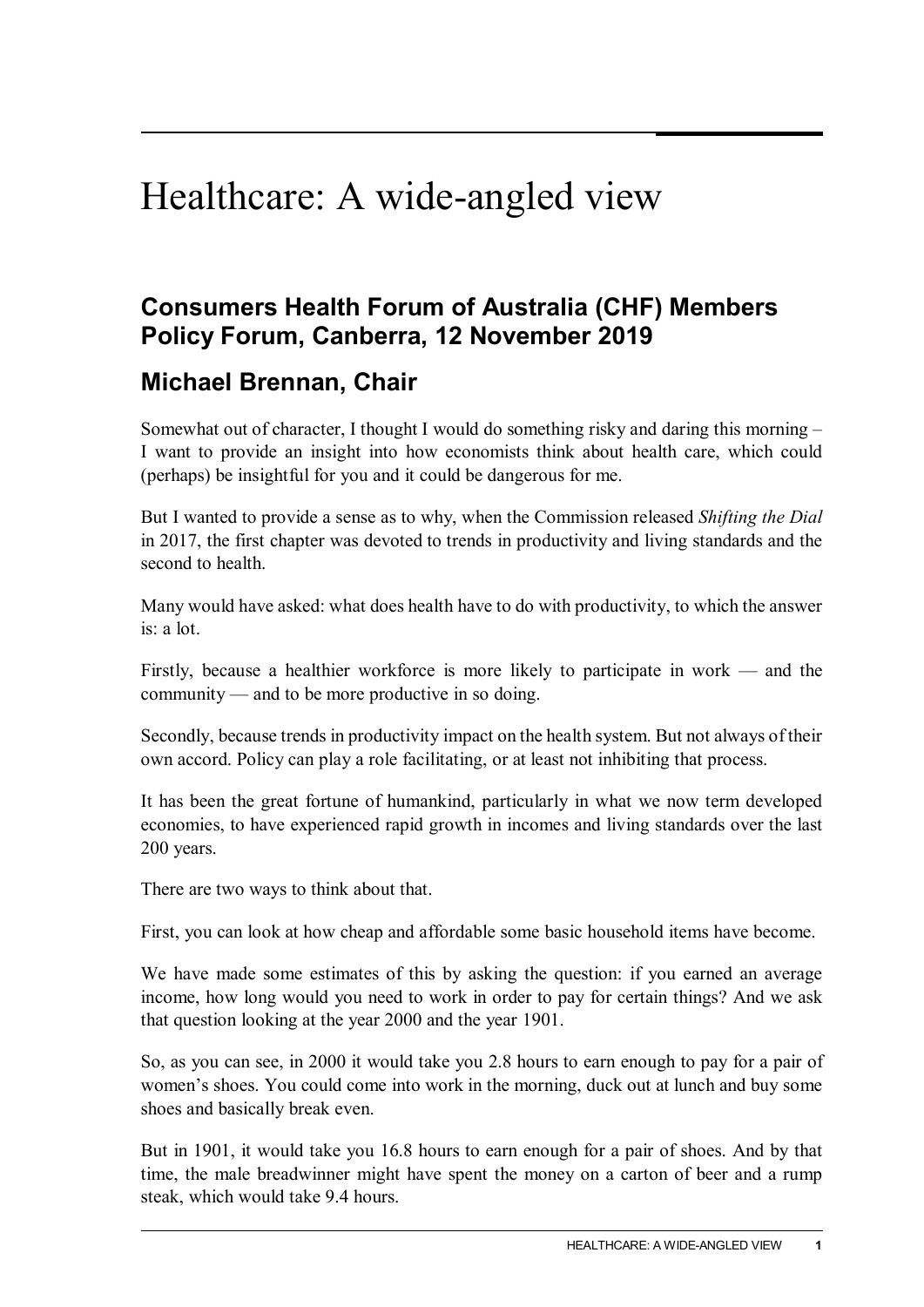By contrast, in 2000 you could buy the shoes, the beer and a steak all with 4.5 hours of work.

The reason for this change is productivity.

Through innovation, technology and greater capital intensity, we worked out how to produce these items using fewer resources overall — thus making them cheaper and more accessible.

Then there is the second angle: rather than looking at the things we had in 1901 and how much cheaper they are today, we can look at the things we *didn't* have in 1901 which we now take for granted.

Things like TV, dishwashers, aviation, smartphones and internal plumbing.

We facetiously put anti-biotics on the list — with a cost in 1901 of infinity (we didn't have them) and a cost of 0.4 hours in 2000, based on advertised prices at Chemist Warehouse.

The point is that economic progress isn't just about having more or cheaper 'stuff', but about having qualitatively different 'stuff' due to innovation and technology. After all, how many beers, steaks and pairs of shoes does one really need?

Where does health care fit into this picture?

Like anti-biotics, there are a number of things we didn't have in 1901 but do today: vaccines, statins, MRI, pathology, high quality anaesthetics and new surgical techniques.

All of these have been major technological innovations. All of them have made our system better.

Not one of them made it cheaper.

Here's another question: what if we had added a half hour consultation with a GP as an item on our comparative list between 1901 and 2000?

We know from OECD data that Australian GPs earn roughly twice the average income. So logically, an average worker would need to work for one hour to pay for a 30 minute consultation (this is in terms of the total underlying cost, leaving aside the distribution of contributions between the individual and the taxpayer).

And in 1901? It would have been something very similar.

Because this aspect of the health system is highly labour intensive, as long as the relativity is maintained between doctors' incomes and the average income, and people still want to go to the GP, then the cost of the GP's time relative to the average worker's will remain constant.

Unlike steak and beer and shoes, these services don't get much cheaper.

That is true irrespective of broader trends in productivity and living standards.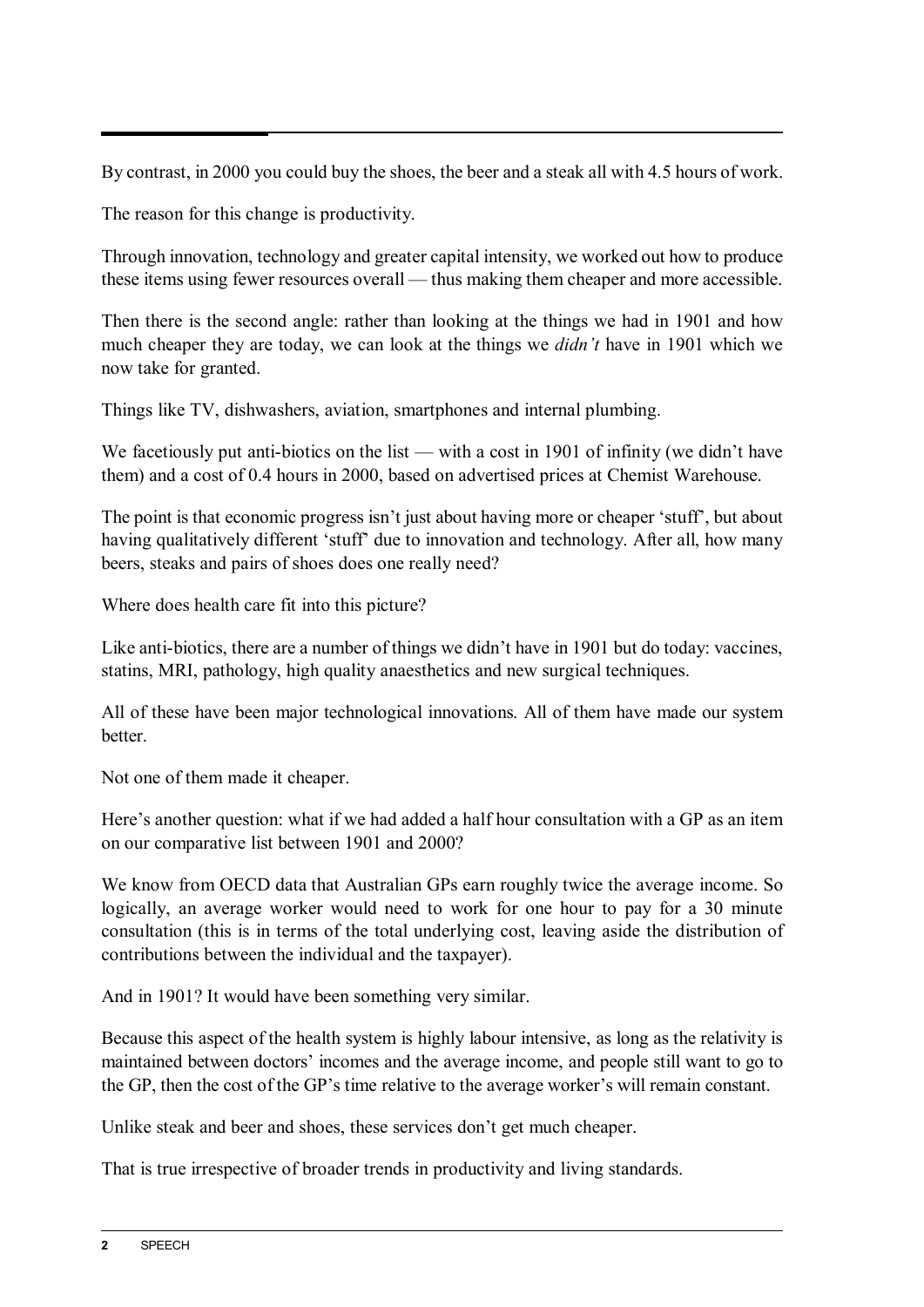Of course, it's a higher quality half hour, because your GP in 2000 knows a lot that he or she did not in 1901.

But unless you can somehow economise on that time spent by the GP, that part of total health system costs don't fall, and that remains the case for as long as one-on-one practitioner consultations remain the staple of the system. The same applies to the involvement of clinicians across the whole system.

So it's no accident that overall health prices across the world tend to be correlated with average incomes, as you can see from this chart.

Australia actually does well, being so close to the Organisation for Economic Co-operation and Development (OECD) average, given that our income is above the average. Above us are high income countries like Switzerland, Norway, the US and UK. Below us are lower income countries like Greece, Portugal, Poland and Turkey.

Nor is it an accident that health prices rise over time, relative to the overall Consumer Price Index (CPI) and more so relative to goods like motor vehicles, which are internationally tradable and for which technology, capital and innovation have provided a dividend in terms of lower real costs.

This relates to the two features I mentioned:

- first, that a large part of the health system is labour-intensive and real cost reductions are hard to achieve
- second, that where technology and innovation have been evident, they have been focused on improving quality rather than cutting cost.

That is to say we have seen lots of innovations which have given us better diagnoses, treatments and cures, but fewer (such as we have seen in relation to beer and steak and shoes) that give us lower cost treatment overall.

Probably this is fair enough.

People naturally feel that health care is different and are less focused on cost when quality is rising.

We can think of this as a sort of grand bargain: we will pay more as a share of income in return for higher life expectancy and healthier lives.

Broadly speaking that is the grand bargain we have struck and it has served Australia fairly well.

Spending is up as a share of Gross domestic product (GDP) over the long term, as you can see in the chart.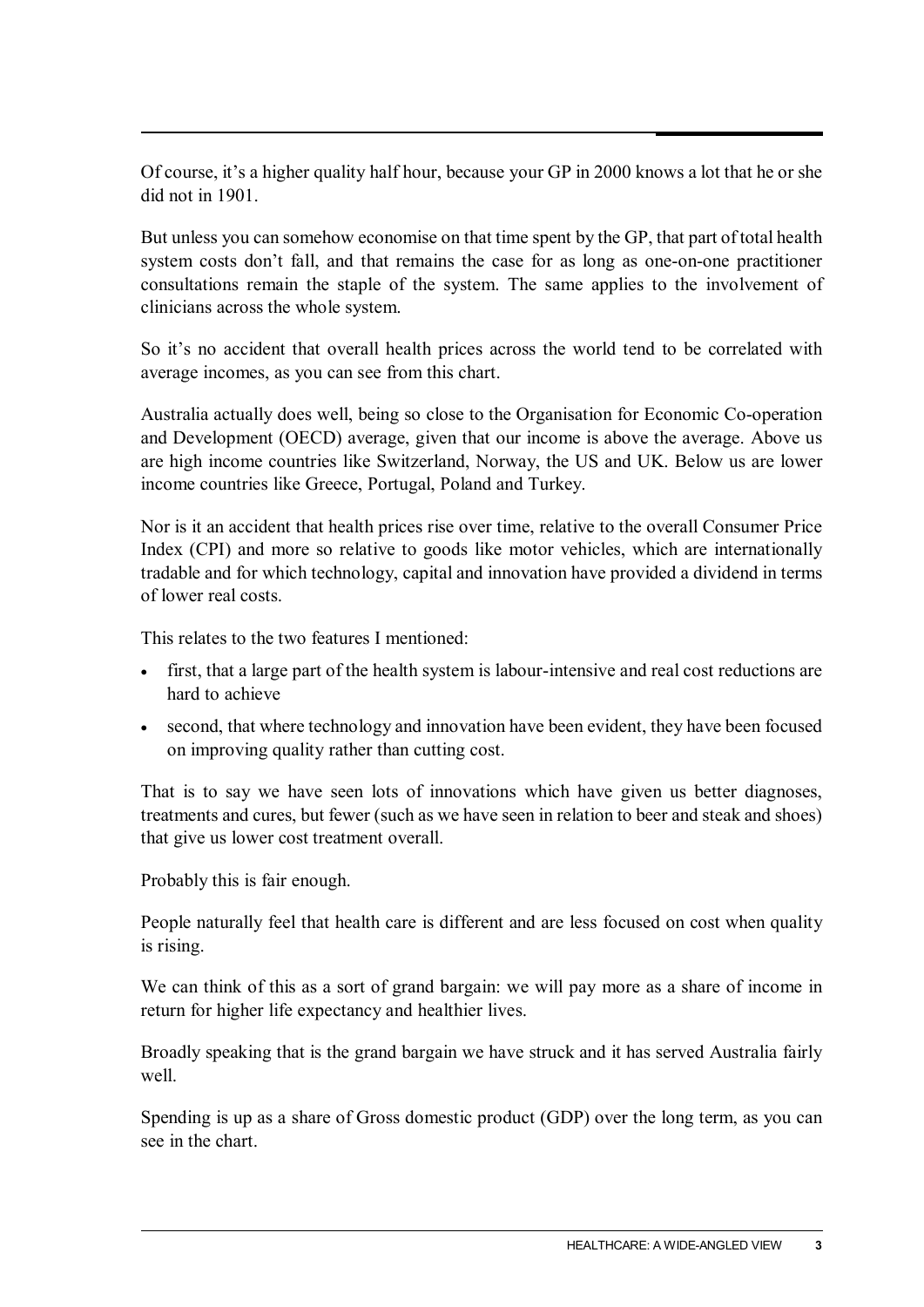Life expectancy is also  $up$  — initially through lower infant mortality and more recently through prolonging lives at older ages.

Australia also performs well on healthy life expectancy.

And overall, it looks as though Australia gets good value from the system. There are countries — like Switzerland and Japan — that spend more on health (as a share of GDP) and have higher life expectancy.

Then there are countries like Turkey which spend less and have lower life expectancy. And there are those countries — like Germany and the US — which spend more and still have lower life expectancy than Australia.

Overall, Australia is estimated to out-perform the estimate of what our life expectancy should be for the amount of money we spend.

So what is the problem?

There are two.

The first is contextual. The burden of disease has shifted, and continues to shift, to chronic and complex conditions, like diabetes, cardio vascular disease and mental illness.

Thus the needs of the system have changed and will continue to change.

In one sense, this is a symptom of success. As causes of death are eliminated or mitigated and lives prolonged, chronic illness is the thing that's left for us to deal with.

In Australia we now have a high number of years lived in ill-health, both in absolute terms and as a share of average life expectancy.

Much of this is amenable to preventative effort. The Australian Institute of Health and Welfare (AIHW) estimated that 31 per cent of the burden of disease was preventable.

Our risk factors vary — the incidence of adult smoking is low in Australia, but the incidence of obesity is high, relative to global peers.

This calls for a strong emphasis on prevention and on disease management.

Are there likely to be big gains from technological breakthroughs? Maybe, but it is also likely that we need a different sort of innovation — one focused on changing systems, funding strategies and business models.

This leads to the second challenge. Thus far, the health system has been selective about the type and direction of technology and innovation.

It is very strong at adopting new health-specific technology, but a laggard when it comes to adopting general purpose technologies to make the system better for its users.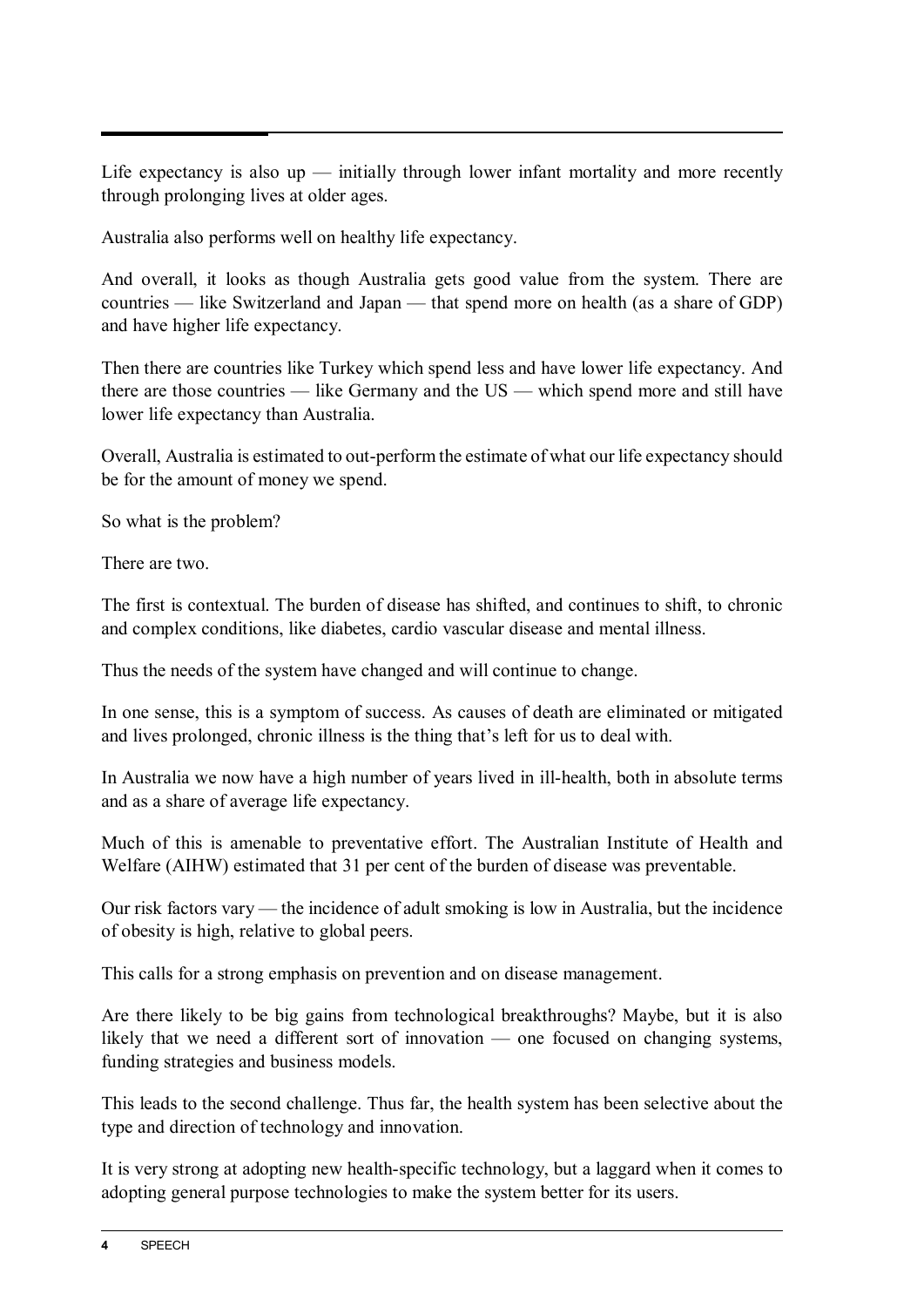Think of the paper records, hand-written scripts, the use of faxes and slow take up of telemedicine.

Data is a case in point: in the context of a clinical trial to test the efficacy of a new drug, the system can use cutting edge data analysis.

But try using data to link up parts of the health system, such as the acute and primary systems and it all seems very difficult.

It is hard to escape the conclusion that this reflects a supplier-centric system — one which embraces technology to improve clinical treatment but much less so to try and re-imagine the business model and re-shape it around the consumer.

This is true of innovation in health business models more generally.

It is reminiscent of the old adage that when you have a hammer, everything looks like a nail.

We don't have a hammer. We have two hammers: the acute hospital system and the fee-forservice Medicare system for out of hospital treatment.

Both have grown disproportionately in contrast to preventative measures and system integration.

It is as though when we have a health challenge, we increase beds, expand hospital activity or come up with a new Medicare Benefits Schedule (MBS) item. I don't want to sound too judgmental: look at our mental health report and we certainly talk about the need for acute inpatient beds and make a number of recommendations about new MBS items.

But the broader point holds: the efforts to do things differently  $-$  like commissioning primary health services through Primary Health Networks (PHN), trialling Health Care Homes, instituting navigation trials like Nurse Navigators in Queensland or the Western Sydney integrated health trial — have all been a hard slog.

We need to keep trying and, to be fair, Governments are doing just that.

But the dominance of ABF(Activity Based Funding)-funded acute care and MBS funded primary care is fairly clear from the chart.

Both are fairly efficient in a narrow sense — activity based funding drives efficiency in hospitals and fee for service drives volume in primary care.

Overall, it appears that Australia has a volume-heavy system. More of our increased dollars spent are going into increased volume (as distinct from higher prices) relative to others in the OECD.

But these approaches risk inefficiency in a broader sense. One because it has proven a big struggle to integrate the two systems adequately.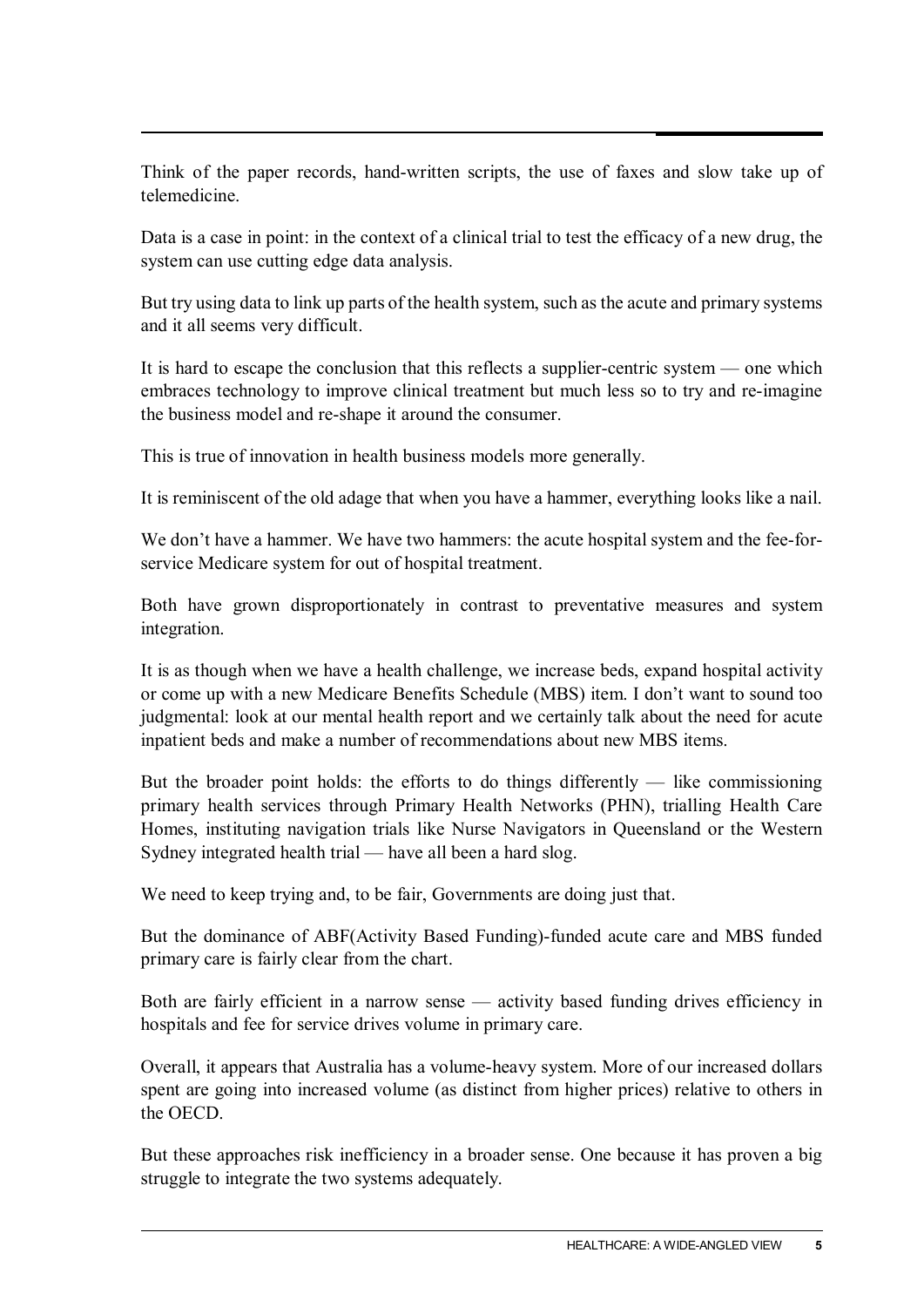But also because they risk crowding out other, clinically effective and potentially more costeffective approaches to dealing with our health challenges.

Stephen King will talk later about *Better Access* — an important program for a lot of people with mental ill health. But is it really the best approach for 1.3 million Australians?

We think there is considerable scope for greater use of practitioner supported online treatments — an approach that offers clinical effectiveness for many with mild symptoms, flexibility and convenience, no stigma and targeted use of practitioner time.

It involves harnessing a general purpose technology (the Internet and digital) to change the business model to the benefit of the consumer.

And it does break down the dominant structure of the one-on-one physical consultation with the health practitioner. (Accepting that online treatment is not the right option for everyone.)

But we lack an obvious funding stream for this sort of innovative treatment.

So we have a system which, despite its overall benefits to date, has some challenges:

- is efficient within narrow streams but risks inefficiency more broadly
- it drives innovation in a particular direction (higher quality and higher cost), but has struggled with innovation to improve the consumer experience.

In a way it is reminiscent of the Soviet Union, which had the technological sophistication to put cosmonauts into space, but lacked the wherewithal to feed the population or produce shoes that were the size people wanted (though the Soviet Union did famously produce a very large number of shoes).

When the Commission put together *Shifting the Dial*, and in our subsequent work, we have put forward the following attributes of an integrated, patient-centred system:

- fewer boundaries between parts of the system
- incentives for practitioners to cooperate
- having the consumer as the locus for that cooperation
- better use of data to integrate the system and guide decision making
- stronger health literacy and engagement
- a service continuum to reflect a continuum of underlying need
- active use of general, as well as health-specific, technology to drive new services and business models for the benefit of consumers.

In many ways, these innovations are as hard as the ones that involve cutting edge scientific breakthroughs, given that they must contend with the complex world of human behaviour and public systems.